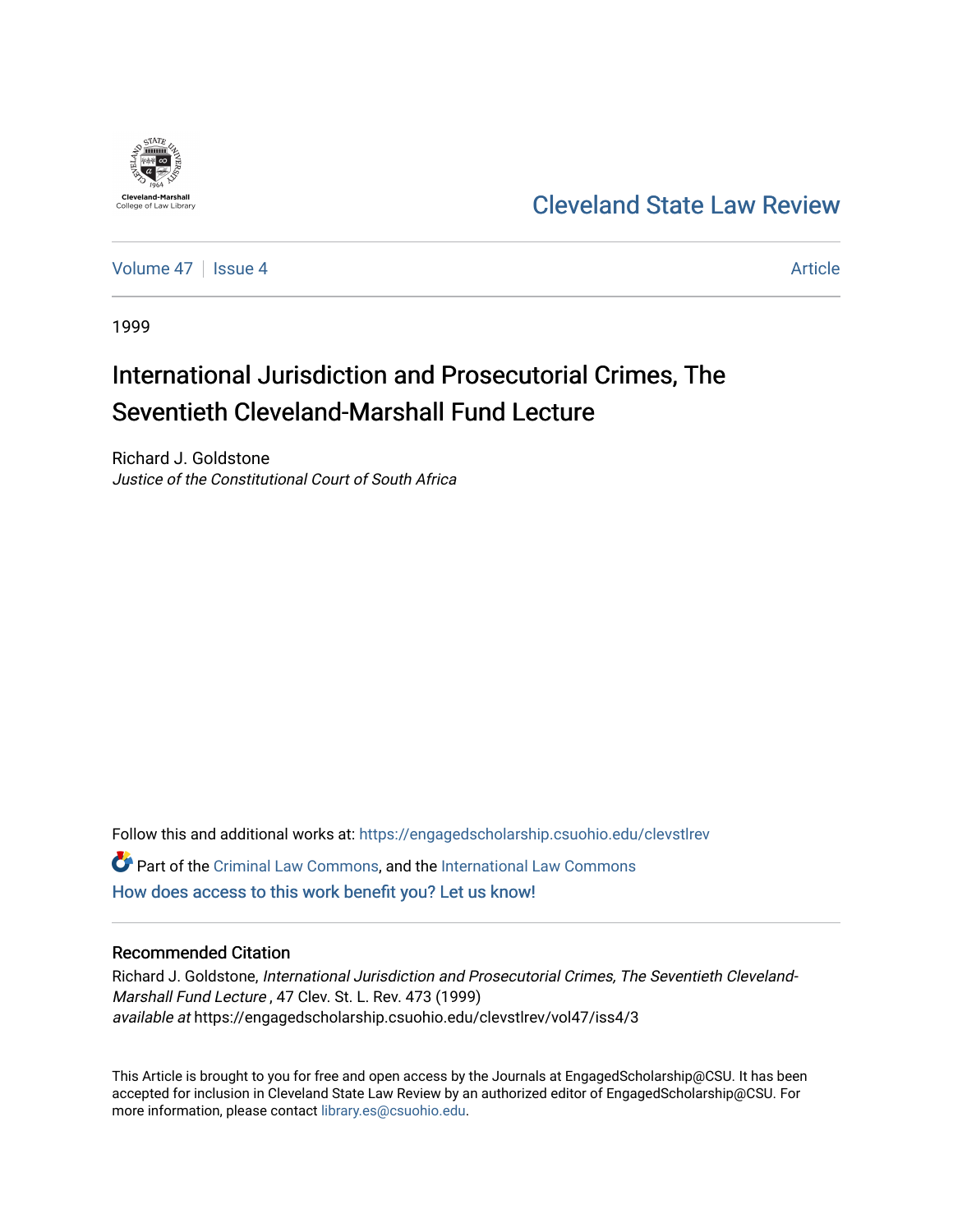## THE SEVENTIETH CLEVELAND-MARSHALL FUND LECTURE

## INTERNATIONAL JURISDICTION AND PROSECUTORIAL CRIMES

### RICHARD J. GOLDSTONE<sup>1</sup>

The topic of this address is international jurisdiction and prosecutorial crimes. This in itself is significant because fifty years ago, this topic would not have made much sense to anyone, given that there was no such thing as international jurisdiction (except, perhaps, some purists would say, in respect of various ancient laws dealing with piracy). In large measure, the subject matter of this address has its roots in that horrendous schism of the twentieth century: the Holocaust. The notion of international jurisdiction giving rise to the prosecution of war criminals was very much a consequence of the Holocaust, and in particular of the Nuremberg trials which followed its wake. Indeed, Nuremberg is often referred to as the precursor of the United Nations tribunals for the former Yugoslavia and Rwanda, and of the permanent International Criminal Court agreed to by the Conference of Plenipotentiaries in Rome in 1998.

It should be remembered, however, that Nuremberg was not really an international war crimes tribunal, but rather a multi-national tribunal since it constituted only the victorious powers at the end of the Second World War. It was not until May of 1993, when the United Nations Security Council took the extraordinary step of establishing the International Criminal Tribunal for the former Yugoslavia (ICTY), and the equally extraordinary establishment of the International Criminal Tribunal for Rwanda (ICTR) in November, 1994, that the first truly international courts came into existence.

Two distinct but pervasive issue-areas arise when discussing international jurisdiction and prosecutorial crimes. The first relates to the ability of domestic or national courts, whether in the United States or any other country, to try people for international crimes committed either within or outside their borders. The second concerns the establishment of supra-national or international courts with inherent international criminal jurisdiction.

I believe that these two facets of the enforcement of international criminal law are neither inconsistent, nor contradictory. Although practical difficulties may well arise where national courts and international bodies have concurrent jurisdiction, as has happened in Rwanda with the tension between domestic prosecution and the work of the ICTR, I believe that such difficulties can be overcome. As long as there exists a willingness at both levels to cooperate and the rules controlling each level

 $\overline{a}$ 

<sup>&</sup>lt;sup>1</sup>Remarks of the 70<sup>th</sup> Cleveland-Marshall Fund Visiting Scholar Lecture. Richard Goldstone is a Justice of the Constitutional Court of South Africa, and the former Chief Prosecutor of the International Criminal Tribunals for the Former Yugoslavia and Rwanda. I would like to thank my law clerk, Estelle Dehon, for her assistance in researching and editing this article.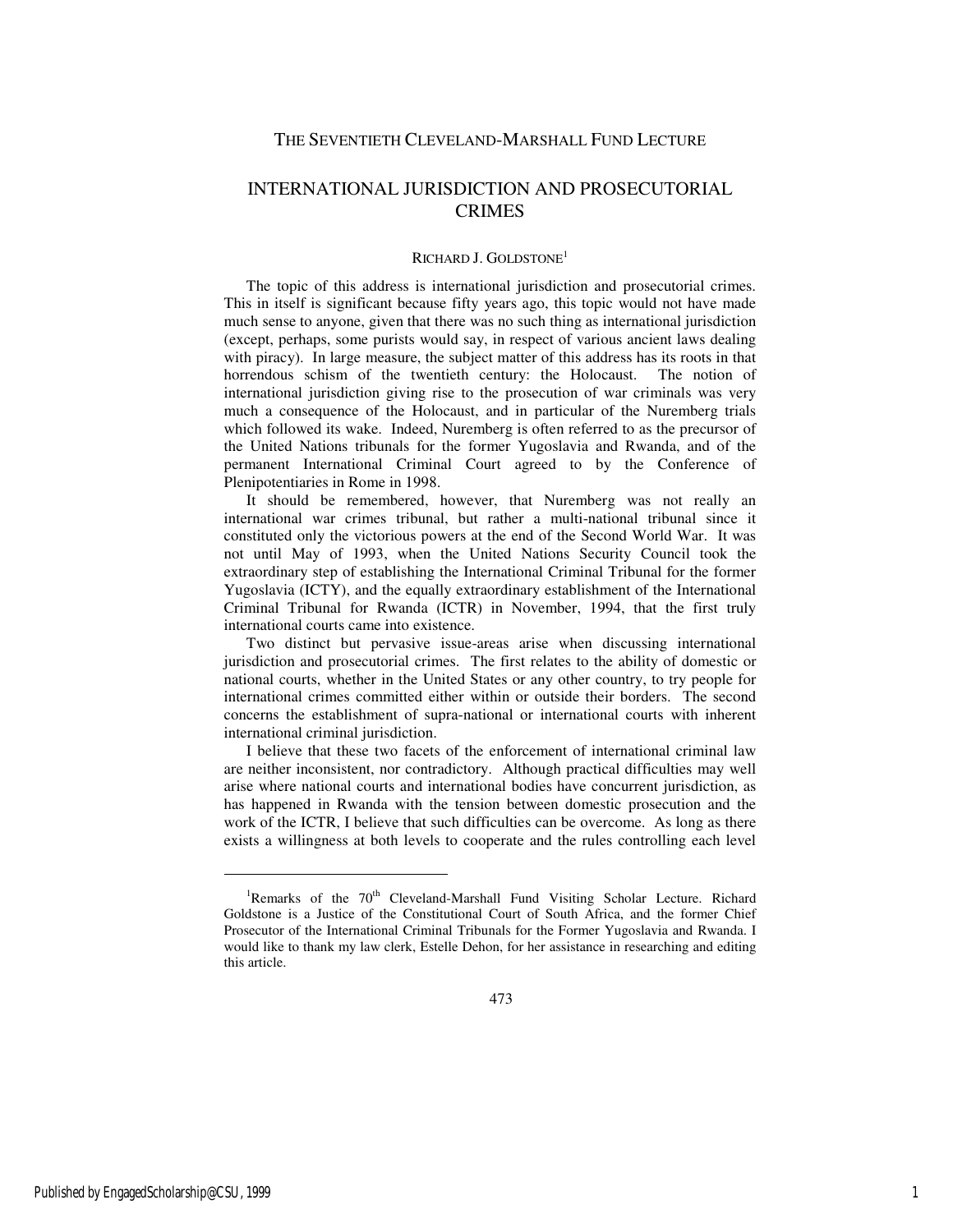clearly establish the primacy of one over the other, I am convinced that in principle and in practice, national and international courts can exercise international jurisdiction simultaneously and harmoniously.

### **DOMESTIC COURTS**

I turn, then, to the position of domestic courts. The origins of international jurisdiction, certainly in modern times, lie in the development of the concept of "crimes against humanity" which emerged as one of the most important legal inventions of the aftermath of the Second World War. The Charter of the Nuremberg Tribunal, which delineated its jurisdiction, was truly innovative in including crimes against humanity as one of three categories for which there would be individual criminal responsibility. The impetus for the recognition of this new concept was the fact that some of the atrocities committed by the Nazis in pursuit of racial purity were not directly related to or caused by the war and could thus not be categorized as "war crimes".

Although the way in which the Nuremberg Judgment dealt with crimes against humanity has been severely criticized, the inception in principle of this class of crime had an important effect. For the first time, it was recognized that some crimes are so shocking to the conscience of mankind that they can truly be said to be crimes not only against the immediate victims, not only against the people of the country in which those crimes are committed, but against all of human kind. And from that realization stems the idea that those who commit crimes against the whole of humanity can be brought to book by the whole of humanity.

Before the notion of crimes against humanity changed the way in which jurisdiction was conceptualized, the general rule in countries around the world was that the only people who could be brought to trial in domestic courts were people who committed crimes in the countries in which those courts were situated. In other words, criminal jurisdiction was territorially based. Of course, as with every general rule, there were exceptions. In some countries, such as England for example, extraterritorial criminal jurisdiction was conferred on the crime of treason — anyone who committed treason against the English king or queen could be brought to justice in the English courts, whether or not the act of treason took place outside the borders of England. The same has always been true in South Africa, and indeed, I think most countries protect their integrity by affording extraterritorial jurisdiction to acts of treason.

In apartheid South Africa, interestingly, there was an additional crime that, when committed outside of the republic, was punishable by the South African courts. That was violation of what was called the Immorality Act, which prohibited sexual contact across the color bar. It is a truly sad reflection on South Africa that, together with treason, interracial relationships were considered suitable "crimes" for the conferring international jurisdiction on the South African courts.

Another important leap in legal thought, which eventually opened the way for domestic courts to have international criminal jurisdiction, was the idea, incorporated in the United Nations Charter written in 1945, of looking at individual human rights through an international optic. The Charter saw one of the important functions of the United Nations to be the protection of the human rights of people around the world. That idea, of course, culminated in the Universal Declaration of Human Rights which, although intended merely to be an inspirational document, laid the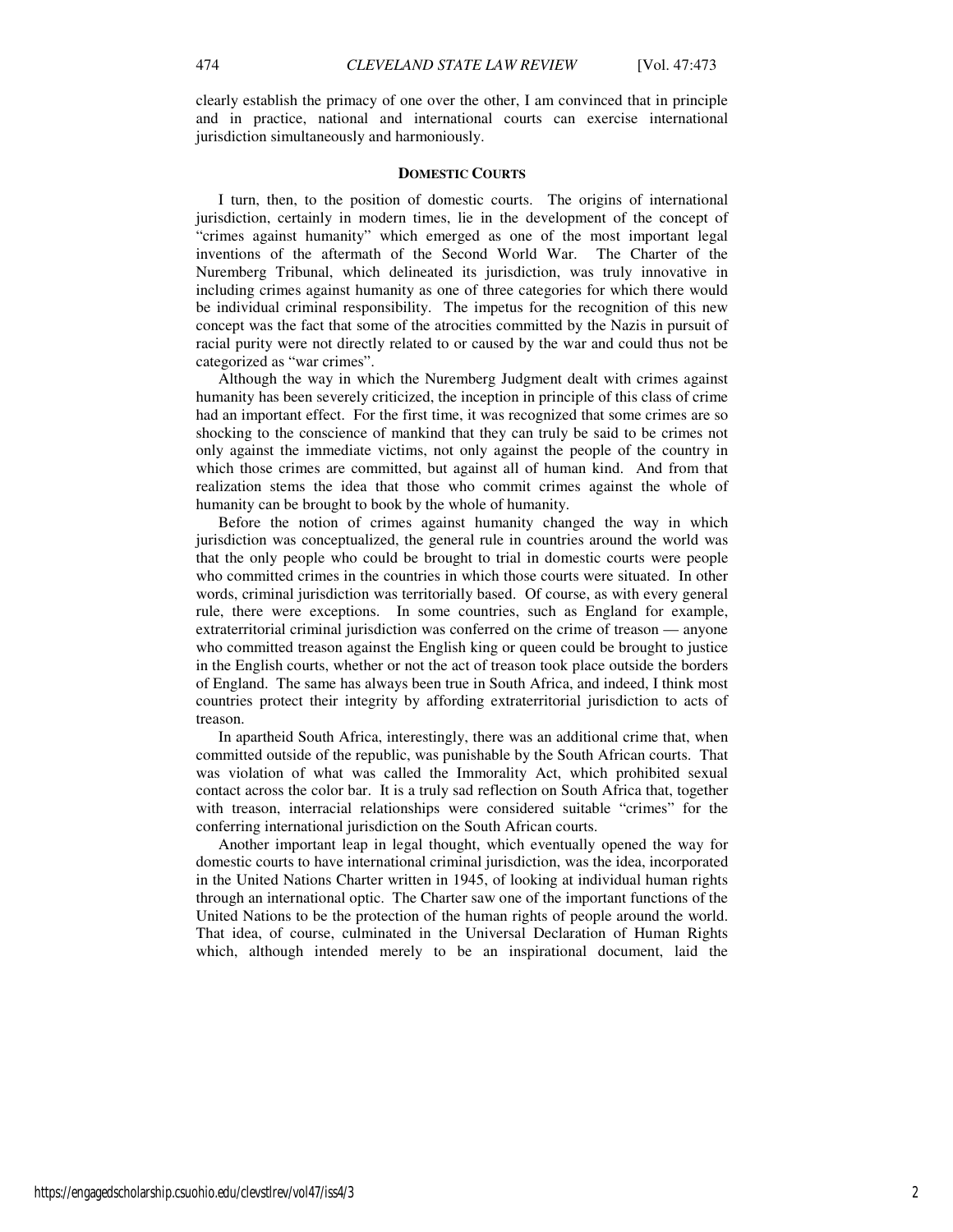Before the experience of the Second World War, the way that governments treated their citizens was not considered to be the business of the other governments or of any international community. Such treatment was purely an internal matter. It was accepted that the notion of the sovereignty of nations, upon which the United Nations was premised, precluded other governments and the international community from taking any action to protect the citizens of another country. Again, that changed with the Holocaust. It was realized that it was no longer acceptable simply to allow governments to do what they wished in violation of the human rights of their citizens.

Given this realization, it is not surprising that the first important instance of granting international criminal jurisdiction to domestic courts came in the Geneva Conventions of 1949, which augmented the laws of war that the Second World War had shown to be inadequate. In particular, the Convention Relative to the Protection of Civilian Persons in the Time of War was established to protect civilians, whose increasing vulnerability had been demonstrated by the widespread indiscriminate targeting of civilians during the War. One of the great innovations of the 1949 Conventions, however, was the inclusion of the concept of "grave breaches" of the Conventions — certain breaches that are so serious and so unacceptable that they justified the founding of universal jurisdiction. The Conventions oblige states to search for persons who commit such grave breaches and, regardless of their nationality or where their crime took place, either bring them before their own courts or hand them over for trial by another state. For the pre-eminent documents, regulating action taken during armed conflict to endorse the concept of universal jurisdiction was, I believe, an extraordinarily significant step, and indeed remains an important source of international obligation for the many states that have ratified the Conventions.

International jurisdiction has subsequently been recognized in other international conventions. In particular, the convention that declared apartheid in South Africa to be a crime against humanity conferred such jurisdiction. That convention required governments to bring to trial people in their territory whom they reasonably suspected of having committed the crime of apartheid. It is matter of regret that the criminalization of apartheid was not taken more seriously by the rest of the world and that so few countries ratified the convention. Had top level South African diplomats been arrested for committing the crime of apartheid, and had South Africa's political and business leaders been prevented from travelling for fear of being charged with the crime of apartheid, I have no doubt that apartheid would have died many years before it did.

In the United States there is an interesting history not of international criminal jurisdiction, but of international civil jurisdiction for human rights violations. Civil rights lawyers in this country imaginatively started using the Alien Torts Claims Act of 1789 to allow victims of human rights abuses to sue the perpetrators in the United States, no matter where the abuses were committed. Recently, such an action was brought in the courts of New York by Bosnian women against the former Bosnian Serb leader Radovan Karadzic for allegedly ordering mass rapes, forced prostitution, killings and torture. In a landmark decision, after deliberating for three days, the jury ordered Karadzic to pay \$745 million for the atrocities committed by his soldiers.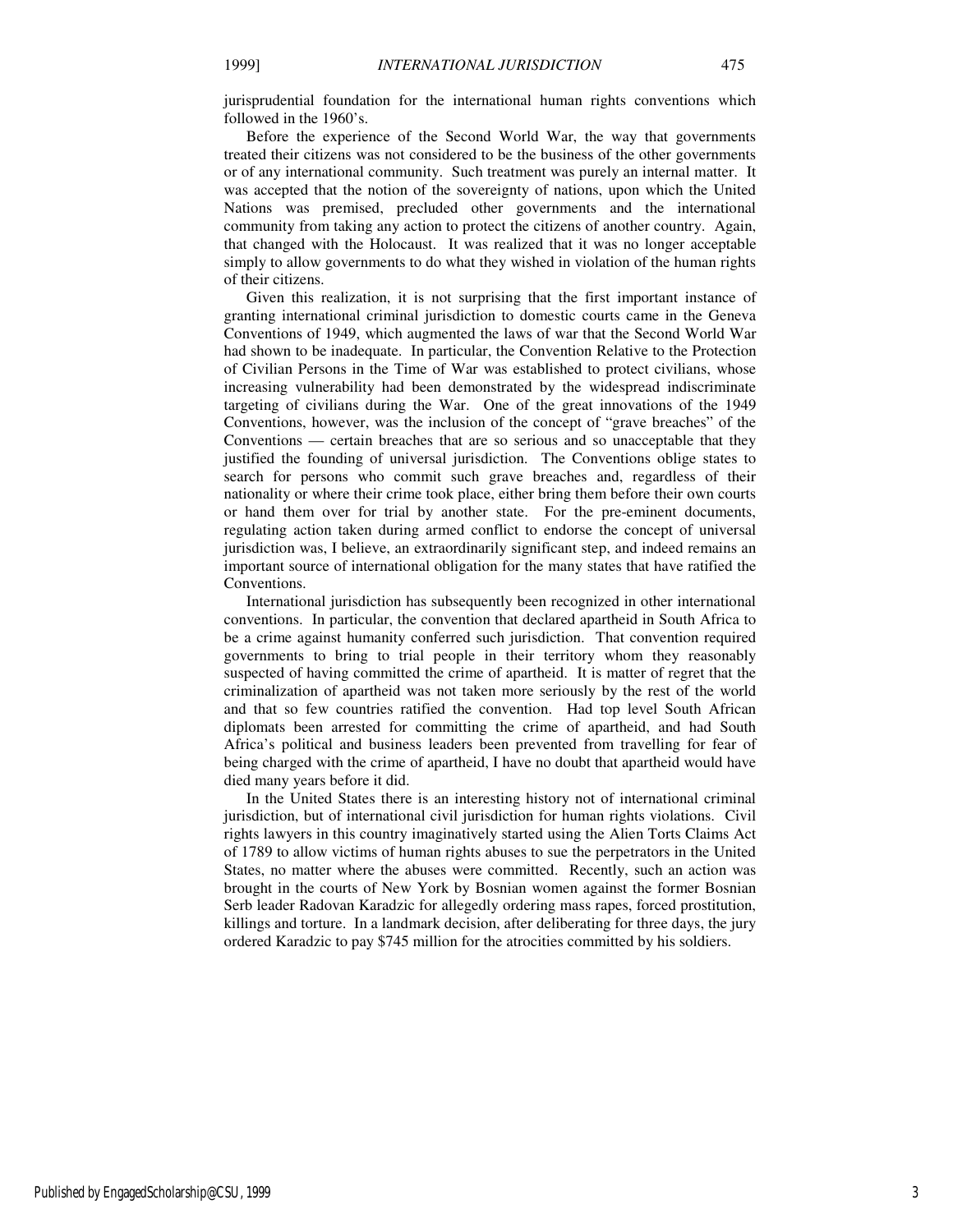Across the Atlantic, nations seem increasingly willing to invoke universal criminal jurisdiction in order to prosecute people alleged to have committed war crimes or gross violations of human rights. The foremost example of this is undoubtedly the Pinochet case, which came before the House of Lords at the end of 1998. Only five or six years ago, international lawyers would have scoffed at the prospect of a former head of state of Chile being arrested in a London hospital at the request of a Spanish judge for crimes committed twenty years earlier in Latin America. The eventual outcome of the Pinochet case must not be allowed to obscure the extraordinary nature of that initial arrest.

Equally extraordinary was the arrest and prosecution of General Momir Talic, chief of staff of the Bosnian Serb army. He was invited by the Organization for Security and Cooperation in Europe to an important international conference organized in Vienna last year. On the second day of the conference, the Austrian police arrested Talic on a sealed indictment issued by the Chief Prosecutor of the International Criminal Tribunal for the former Yugoslavia. Talic is now in a United Nations prison in The Hague, sitting trial for allegedly persecuting and expelling more than 100,000 Muslims and Croats in the Prijedor region. As a result of his arrest, one of the members of the Vienna City Council who had heard that Akram Al Duri, the second in command of the Iraqi army, was receiving medical treatment in a Vienna hospital, approached the courts for an arrest warrant against Al Duri for war crimes committed against the Kurds during the Gulf War. Apparently, when Al Duri became aware of this, he hid in an office until he could leave Vienna at the earliest opportunity.

The world, has it seems, has become a less hospitable place for international criminals. President Suharto, former president of Indonesia, recently cancelled medical treatment that he had been receiving for many years in a Frankfurt hospital for fear that there could be a warrant for his arrest for crimes committed by his regime. Then, too, the former brutal President of Ethiopia during what became known as the Red Terror, Mengistu Haile Miriam, who was being given a sanctuary in Zimbabwe, came to South Africa for medical treatment. Although he had, rather inappropriately, been granted a diplomatic passport, such a cry was raised by human rights organizations calling for South Africa to arrest and try him for crimes against humanity that Mengistu beat a hasty retreat to Zimbabwe. It is regrettable that the South African authorities did not act more quickly.

Most recently, Hissein Habre, former dictator of Chad, was arrested in Senegal, West Africa, a country in which he had, in fact, sought sanctuary. The Senegalese government to its credit arrested and brought charges against Habre after the Dakar Regional Court heard testimony of six of Habre's victims and received information regarding hundreds of other crimes committed during a campaign of widespread abuse against the ethnic Hadjerai and the Zaghawa. In 1992, a truth commission accused Habre's regime of 40,000 political murders, 200,000 cases of torture and of stealing \$11.6 million from the Chadian treasury. Investigation into these allegations continues, and Habre's trial will possibly take place in Senegal later this year.<sup>2</sup>

j

<sup>&</sup>lt;sup>2</sup>Since delivering this address the Senegalese Supreme Court regrettably held that the Courts of Senegal had no jurisdiction to place Habre on trial. Stephenie Young, *Charges of Torture Dropped Against Chadian Leader*, PANAFRICAN NEWS AGENCY, BBC available at <http://dfn.org/news/news000702.htm>.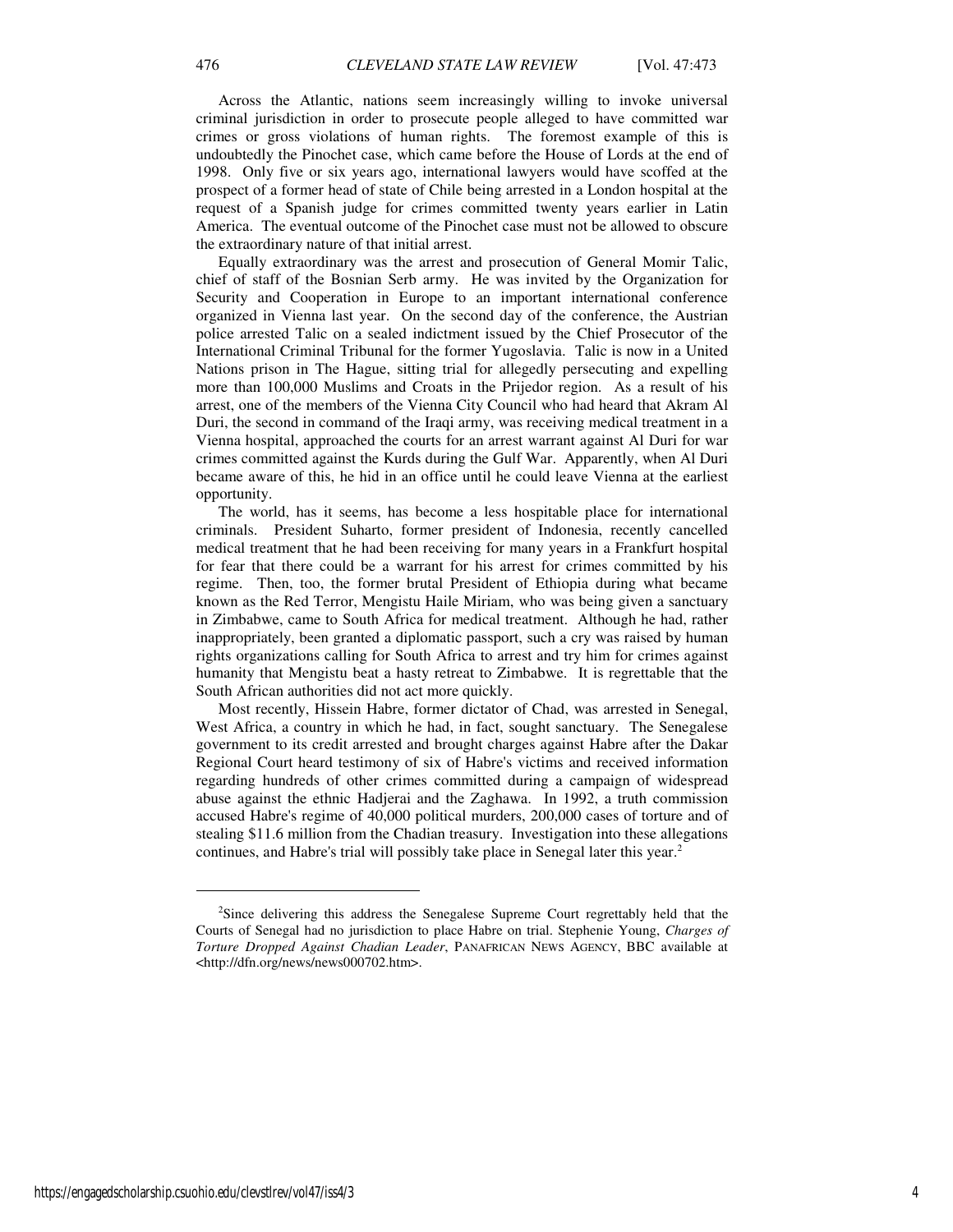So the message has gone out. It has gone out to past and present leaders, whether political or military, that they can no longer travel freely, for it is likely that warrants for their arrest would have been issued against them. This message must have some deterrent effect. It is certainly a positive development, both from a moral point of view, and from the point of view of international justice.

Another very positive effect relates to the Rome treaty establishing a permanent International Criminal Court (ICC). Many countries around the world are changing their domestic laws to recognize the international crimes delineated in the treaty, for that treaty gives domestic courts substantial primacy in prosecuting alleged war criminals. Article 17, which deals with "Issues of Admissibility" only allows the ICC to undertake a prosecution if the national courts where the suspect is being held are unwilling or unable genuinely to carry out an investigation or prosecution, or where a decision not to prosecute has resulted from the unwillingness or inability of a state genuinely to prosecute. Therefore, if an alleged war crime were committed by a South African, fighting perhaps somewhere in Africa, South Africa would be entitled to prevent the ICC from exercising jurisdiction and to prosecute the perpetrator by itself exercising that jurisdiction. In order to do that, South Africa would have to have ratified the ICC treaty and enacted legislation incorporating international crimes into our domestic law. This system has prompted many countries to begin the process of amending their legislation to enable their courts to bring to trial and punish their own citizens who may have committed war crimes.

Unfortunately, for reasons known to many people certainly in this audience, the United States has opted out of this development for the time being. The United States was one of seven countries that voted against the treaty of Rome and said it would not become a party. It is a great regret to all international and national human rights lawyers that the United States has adopted this position. But I am hopeful for many reasons that this will not be a permanent situation.

#### **INTERNATIONAL COURTS**

Let me now focus on international courts. As I have already mentioned, the world's first multi-national court was established in November of 1945 in Nuremberg to prosecute Nazi war criminals. In April of 1946, a somewhat less multi-national court was established in Tokyo to prosecute Japanese war criminals. Then, there was a gap  $\frac{1}{2}$  a fifty year gap. That there would be such a long interval before the establishment of an international court was certainly not anticipated. Indeed, the Genocide Convention of 1948 envisaged the establishment of an international criminal court, and talked about people being brought to justice for genocide in both national courts and in an international court.

Although the law of war has over the years developed through the emergence of customary international norms, and although the General Assembly in 1950 set up a Special Committee to prepare a draft statute for an international criminal court, no international enforcement body was established. This lack created a serious vacuum, for jurisprudentially, a system of what the International Committee of the Red Cross began to call "humanitarian law" was evolving through the harmonization of the modern laws of war in various international instruments. Cross-pollination of the law of war with the developing body of international human rights norms began to occur. Still, the Cold War, and the jealous guarding of national sovereignty, thwarted attempts to establish an enforcement mechanism.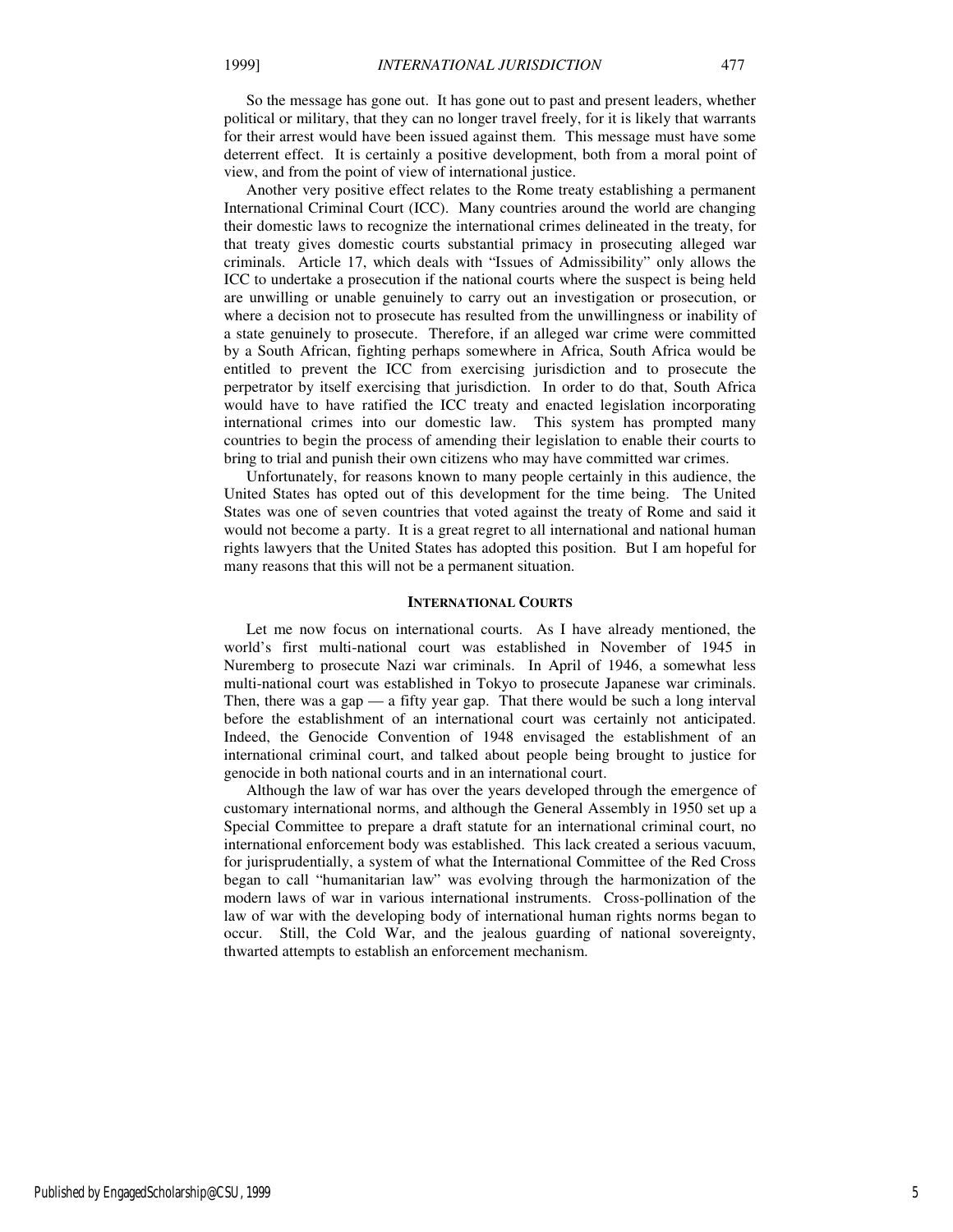Then, in the thaw of the Cold War, the perpetration of crimes against humanity in the Balkans too reminiscent of those the world had vowed would never again be committed, galvanised a seemingly frozen United Nations Security Council. Much to everybody's amazement, in May 1993, the Security Council invoked its powers under Chapter VII of the Charter and established the International Criminal Tribunal for the former Yugoslavia (ICTY). For the first time, a judicial body had been created as a means to restore and maintain peace and security. The international community was amazed, for the accepted understanding of the way in which such a body could be established was by treaty, which entailed all nations who would be bound by that treaty agreeing to its terms. No-one imagined that Chapter VII could be invoked by the fifteen member nations of the Security Council to set up an ad hoc criminal tribunal.

The reasoning of the Security Council was correct — if Chapter VII gave it the right to create multinational military forces to bring about peace, then it also conferred the right to take lesser steps to achieve that peace. And although the Security Council could not make laws, it could empower a judicial body to enforce the recognized laws of war: the Hague Conventions, the Geneva Conventions, crimes against humanity, and genocide.

Why could the Security Council take such groundbreaking action in 1993? I believe the reasons are not difficult to find. The first and most important, and one that I as an African regret to admit, is that the security threat and the horrors of what has euphamistically been called "ethnic cleansing" were happening in Europe. No longer was immense human suffering a far away concern. No longer were outrages against humanity something that happened in Africa, or Asia, or Latin America. Now, in the very backyard of Western Europe, people were murdering each other, starving each other, and setting up detention camps. The appalling photographs of emaciated men clutching at wire fences now came from Europe, and Europe responded.

Indeed, the international community responded, at the atrocities being committed in the Balkans and beamed across the world caused an international uproar, and drew strong public reaction particularly in the United States and Canada. And another powerful force also responded. National and international human rights organizations began to demand, in ever louder voices, that something be done to stop the carnage. These events also coincided with the end of the Cold War, freeing the Security Council, to some extent, from the paralysis of automatic veto, and allowing Russia and China to vote affirmatively to heed the international calls for action, and set up a convenient substitute for military intervention — an international criminal tribunal.

Then, between April and July of 1994, came the Rwanda Genocide, without question the worst genocide since the Second World War. An estimated half a million people were slaughtered by machete and club wielding Hutus, in massacres that were systematic, planned and coordinated at the highest government level. Almost 1.5 million people were displaced within Rwanda, and around 400,000 fled to neighbouring countries. Once the Tutsi-led Rwandan Patriotic Front had stemmed the genocide and formed a new government, the new President, Pasteur Bizimungu, approached the Security Council and proposed the creation of a second international criminal tribunal to bring those responsible for the genocide to justice.

The Security Council was again spurred to action, although not exactly in the form requested by Rwanda. The Rwandan government had asked for an internal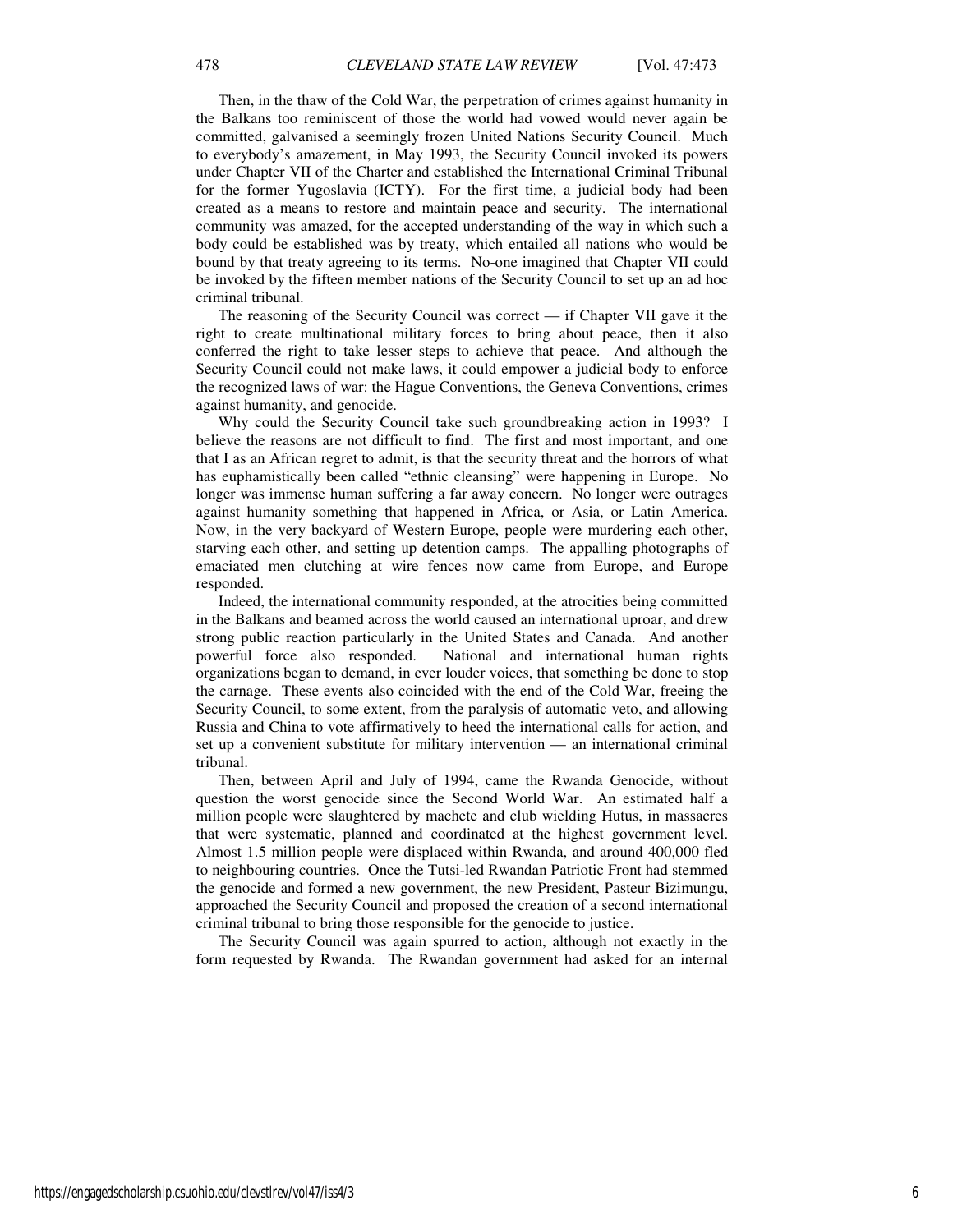international tribunal that would help to eradicate the culture of impunity charactering Rwandan society, and that could assist in the restoration of Rwanda's completely shattered judicial system. The genocide had claimed over 90% of the judges and over 90% of the prosecutors in Rwanda, despite the fact that the majority of them had been Hutu. Rwanda also wanted the tribunal to dispense a specific form of justice for the most heinous criminals — capital punishment, which was allowed under the Rwandan penal code. The statute of the Rwanda Tribunal, however, based on its counterpart in the Hague, rules out the imposition of capital punishment with the result that Rwanda actually voted against Resolution 955 which established the Tribunal.

Interestingly, few international lawyers were critical or doubted the legality of the International Criminal Tribunals. The legality of the Tribunals was settled by the ruling in the *Tadic* case where the Appeals Chamber of the ICTY rejected a motion that the Tribunal had not been validly established. The problem with the Security Council's innovative actions is not legal validity, but political legitimacy. I shall never forget the first meeting I had in Belgrade after my appointment as the Chief Prosecutor for the Yugoslav Tribunal. I went to make courtesy calls to the Minister of Justice of the Federal Republic of Yugoslavia, and to discuss with him the work of the Prosecutor's Office. The arranged half-hour meeting turned out to be somewhat longer, as for the first 45 minutes he canvassed the history of Yugoslavia, and specifically, the history of the victimization of the Serb people, starting in 1389 and dealing in detail with the terrible fate of hundreds of thousands of Serbs who were killed by the Nazis during the Second World War. He ended with a very emotional critique of the United Nations for setting up the ICTY. He said why for us, why not for Pol Pot in Cambodia? He said why for us, why not for Saddam Hussain in Iraq? And he said that in other countries, specifically in Africa, millions of people had been killed or forced into refugee status. He asked why the international community should experiment on the former Yugoslavia?

Of course, what could I say to him, because he was correct. At that stage, the ICTY was a kind of act of discrimination. All I could say was that if the ICTY was the first and the last international criminal tribunal, he would have been absolutely justified in his criticism. But if the ICTY was to be the first of many such tribunals, there would be no basis on which Yugoslavia could complain merely for being the subject of the initial tribunal. Despite the establishment of the Rwanda Tribunal, it remains politically dubious that, given the veto power of the five permanent members of the Security Council, the decision to set up an international criminal tribunal was, and always will be, an uneven political decision. None of the permanent members would countenance the establishment of an international criminal tribunal to investigate the actions of their own people, nor would they sanction such a tribunal to investigate their political allies. Justice and judicial systems should not depend on these kinds of political decisions. If justice is to be respected it must be even-handed, it must be unbiased, and potential war criminals in countries around the world should know that they are subject to the same international justice.

It is therefore a matter of great regret for me that the United States is not prepared to be a party to the International Criminal Court and is not prepared to allow its citizens and troops to be subject to the same justice and judicial authority as the rest of the international community. This kind of attitude was again exhibited in the objection by the United States to the ICTY investigating the actions of its troops in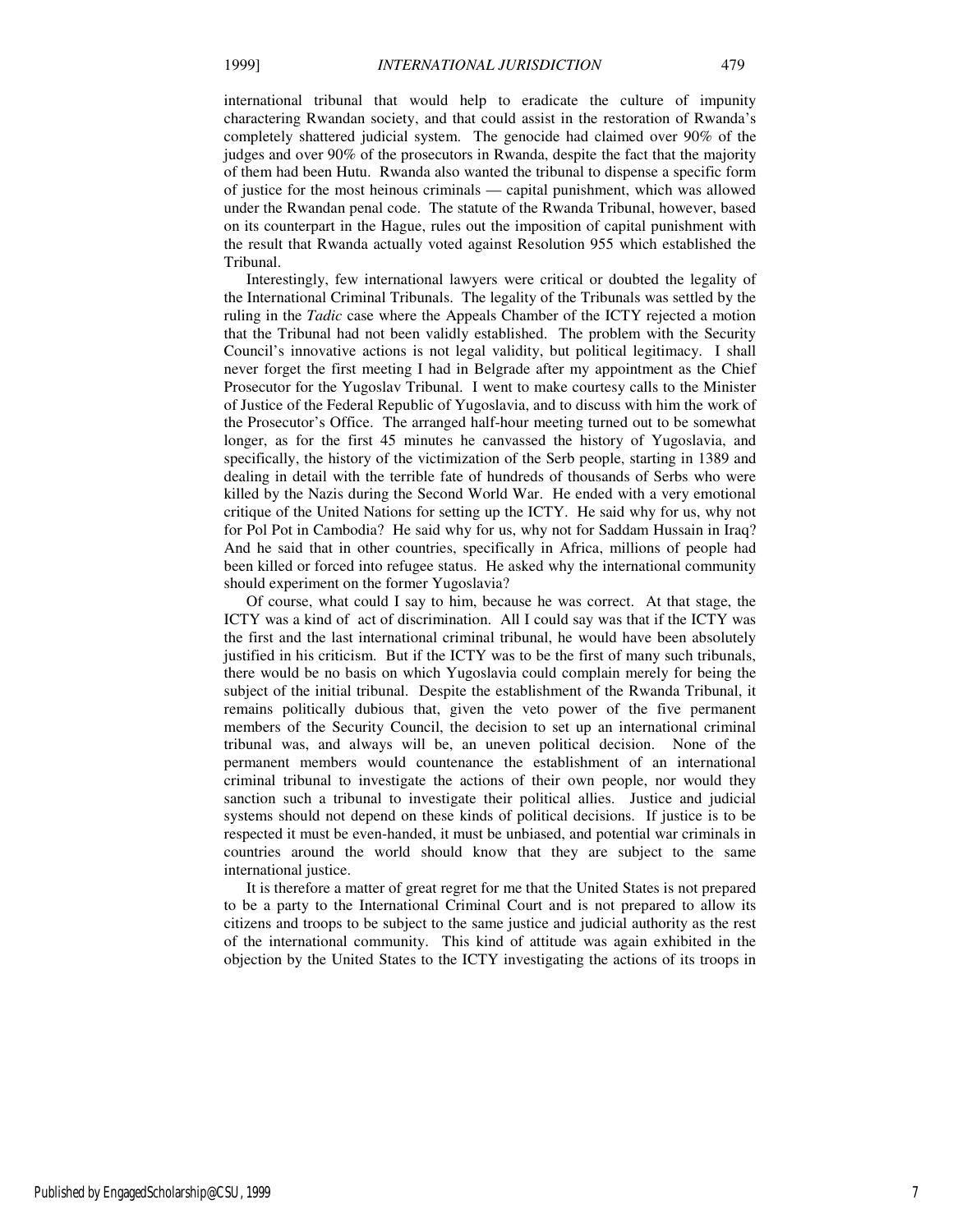planning and executing the NATO bombing of Kosovo. On what legitimate basis should the Chief Prosecutor, Carla del Ponte, be obliged not to investigate the allegations made against the NATO forces, especially when those allegations were not capriciously made?

The response of the Pentagon to the Tribunal's decision to investigate was, to be frank, rather ridiculous. The Pentagon spokesman said that every step possible had been taken to ensure that the laws of war would be respected, that as a result, war crimes had not been committed, and that, therefore, the United States objected to being investigated. The illogicality of that assurance constituting sufficient bases for dictating that the validity of the assurance should not be investigated, is patent.

Despite the recalcitrance of certain nations, the successes of the UN tribunals has been enormous. And they demonstrate the point I made earlier about the successfulness of laws being dependent on their enforcement. This enforcement of the laws of war by the Rwanda and Yugoslav tribunals has been responsible for the advancement of humanitarian law. One area in particular stands out in this regard developments surrounding gender related crimes.

When the ICTY was established, the law of war did not recognize systematic mass rape as a war crime, not even under the rubric of crimes against humanity. There were a number of reasons for this. First, and most obvious, was that the conventions setting out the laws of war were written by men and not women. Secondly, rape as a war crime was under-reported. The systematic use of rape during war was not an aberration of the 1990's — it had been used for centuries, but never recognized. We had to struggle at the Prosecutor's Office to find ways of charging systematic mass rapists and those who ordered the rapes. In some circumstances, we had to prosecute rape as inhumane treatment and sometimes we had to call it torture. We could not acknowledge rape as a crime in and of itself. That, thankfully, will no longer be the position. In the Rome Treaty establishing the International Criminal Court, rape and other forms of gender related crimes such as forced prostitution and forced impregnation of women are recognized and referred to, and have become part of international law. That would not have happened without the experience of the Yugoslav and Rwanda tribunals.

In fact, the success of the Rome Conference is, to some extent, attributable to the experience acquired by the International Tribunals. That this should be part of the legacy of the Tribunals is somewhat ironic. Without the political and financial support of the United States, and without the resources provided by the United States, the ICTY would never have gotten on its feet. I know from my own experience that without the push, particularly from then Ambassador Madeline Albright, and without the resources given to us in the Hague, the ICTY could have floundered, and the Rwanda Tribunal would be encountering significantly more difficulties than it already has to cope with. Also, without the United States, the Rome diplomatic conference which gave rise to the International Criminal Court treaty also would not have come about. There seems to be an ironic schizophrenia in the United States government and Congress. The U.S. completely condemns the commission of war crimes, but, at the same time, guards its sovereignty so vigorously that it precludes itself from joining the rest of the international community and becoming subject to universal rules of justice.

This unwillingness on the part of the United States is even more frustrating given the effect it has on bringing undemocratic and rogue states under the jurisdiction of an international court. The most powerful nation in the world cannot expect to